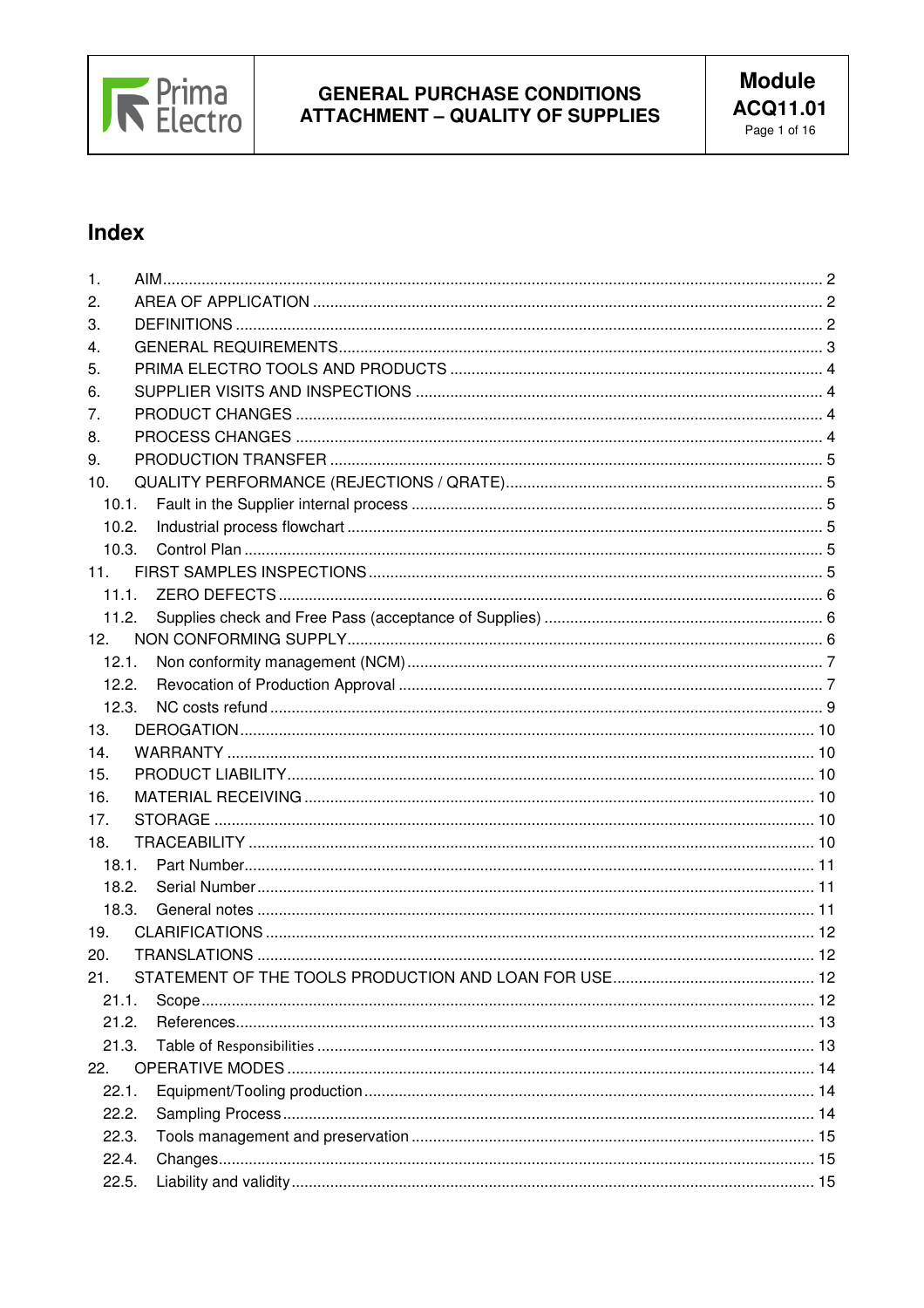

### **1. AIM**

The following attachment sets the requirements regulating the relationship between Prima Electro S.p.A. (hereinafter "Prima Electro") and its Supplier, for what concerns the supplies quality and reliability.

Prima Electro aims to create a supply network which can support and develop the qualitative growth of the Contract Products: therefore, the Supplier has to comply with the following requirements to avoid NC and to implement the efforts in the Contract Products improvement guaranteeing a no-fault product. .

### **2. AREA OF APPLICATION**

This Agreement shall apply to any Direct Material supply.

The obligations and responsibilities defined by this document apply to all products delivered to Prima Electro. In case of conflict with the special conditions of supply, these will prevail only if subscribed by the Prima Electro Quality dept.

As fundamental part of the order, all contents are considered as accepted by the Supplier even without an order copy signed by the Supplier himself.

Any clause that the Supplier inserts in the invoices, in the confirmation orders, in the mailing and in any other documentation, not complying with the following document, is considered null.

| Customer:                                            | Buyer and/or Consumer of the Prima Electro S.p.A. product                                                   |  |  |  |  |
|------------------------------------------------------|-------------------------------------------------------------------------------------------------------------|--|--|--|--|
| Article:                                             | Component and/or group designed to be part of the Prima Electro Product.                                    |  |  |  |  |
|                                                      | It is defined only by a Product Code assigned by Prima Electro S.p.A.                                       |  |  |  |  |
| Audit process:                                       | Prima Electro will periodically check and document the Supplier production                                  |  |  |  |  |
|                                                      | stages to confirm the product suitability according to the quality                                          |  |  |  |  |
|                                                      | requirements agreed. This activity includes the check of any non-conformity                                 |  |  |  |  |
|                                                      | suspended and identified during a previous visit (follow-up).                                               |  |  |  |  |
| Containment action / Measure:                        | Action to avoid the effects due to a detected non-conformity or to other<br>unexpected situations detected. |  |  |  |  |
| Corrective action:                                   | Action to delete the effects due to a detected non-conformity or to other                                   |  |  |  |  |
|                                                      | unexpected situations detected.                                                                             |  |  |  |  |
| Preventive action:                                   | Action to delete the reason of a potential non-conformity or of other                                       |  |  |  |  |
|                                                      | unexpected situations.                                                                                      |  |  |  |  |
| First samples approval:                              | Authorization issued by Prima Electro S.p.A. (Quality) following positive                                   |  |  |  |  |
|                                                      | outcomes in tests and controls (both dimensional and aesthetic - if                                         |  |  |  |  |
|                                                      | required), on a limited number of product samples to be acquired, in order                                  |  |  |  |  |
|                                                      | to evaluate their compliance with the requirements.                                                         |  |  |  |  |
| Rejection reason                                     | Description of the detected defect                                                                          |  |  |  |  |
| Dispute                                              | Formal claim of damages due to nonconformities detected in the                                              |  |  |  |  |
|                                                      | product/material provided.                                                                                  |  |  |  |  |
| Derogation                                           | Extraordinary acceptance in deviation of Direct Materials even if they did                                  |  |  |  |  |
|                                                      | not comply with the requirements agreed                                                                     |  |  |  |  |
| Flow Diagram                                         | Production flow scheme: from raw material production to shipment.                                           |  |  |  |  |
| Non-compliance with the requirement agreed<br>Defect |                                                                                                             |  |  |  |  |
| <b>Critical defects</b>                              | Defects that could harm people, animals or things. The Suppliers                                            |  |  |  |  |
|                                                      | guarantees the goods do not have these defects.                                                             |  |  |  |  |
| Faulty (Qrate)                                       | Ratio value (in PPM) between the non-conform parts and the number of                                        |  |  |  |  |
|                                                      | parts provided -multiplied by 1 million- given a period as reference.                                       |  |  |  |  |

# **3. DEFINITIONS**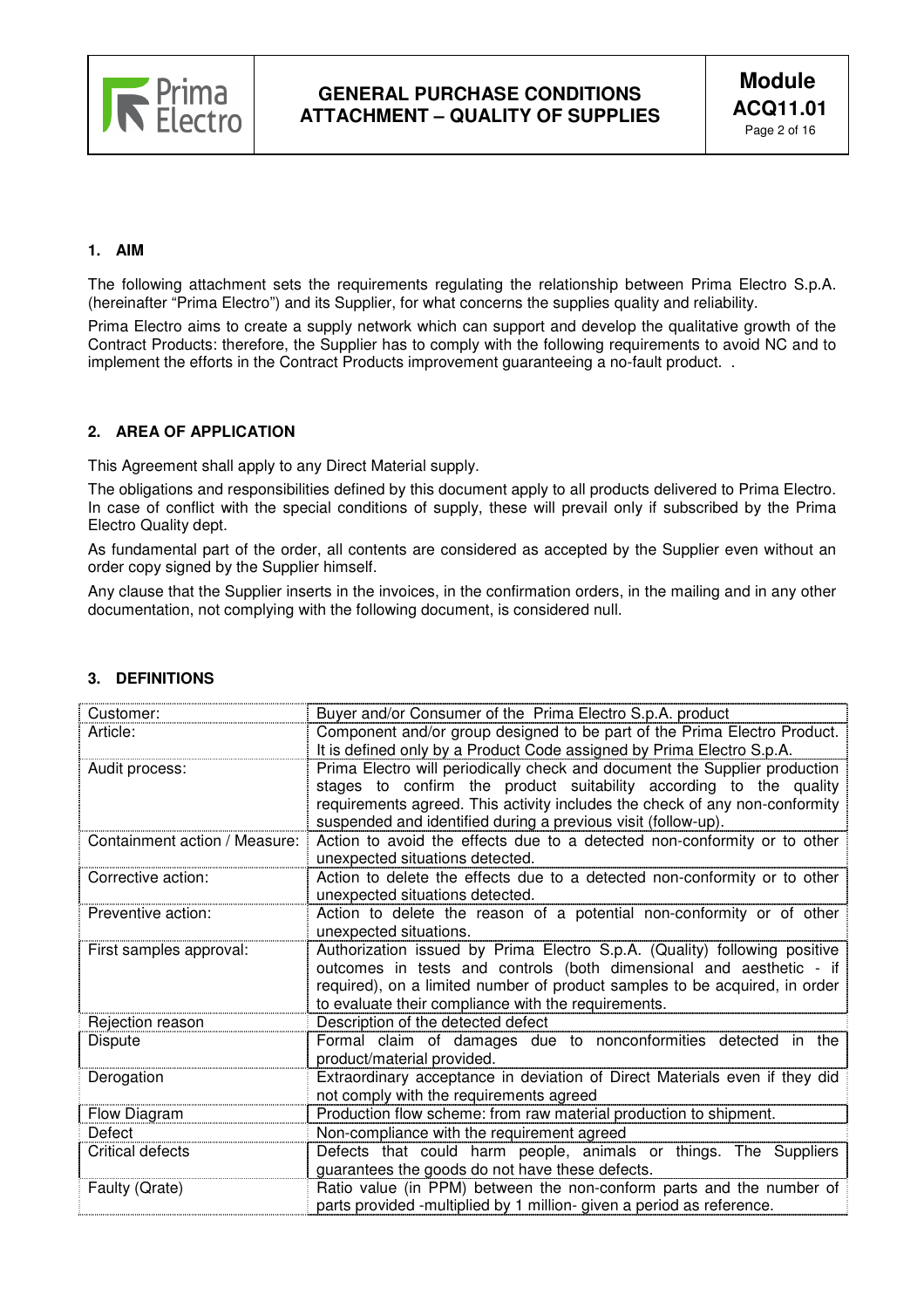

| <b>Technical Documentation:</b>                | Drawings, technical and control specifications                                                                                                                                                                                                                                                                                    |  |  |  |
|------------------------------------------------|-----------------------------------------------------------------------------------------------------------------------------------------------------------------------------------------------------------------------------------------------------------------------------------------------------------------------------------|--|--|--|
| Supply:                                        | Product or Product Family ordered by Prima Electro spa.                                                                                                                                                                                                                                                                           |  |  |  |
| Standard level:                                | Supply or Production Process status without quality problems                                                                                                                                                                                                                                                                      |  |  |  |
| <b>Direct Materials</b>                        | Components, preassembled, processing, machining, articles,<br>to<br>be<br>incorporated with the Prima Electro final Product and the same finished<br>product.                                                                                                                                                                     |  |  |  |
| Nonconformity (NC):                            | Non conformity with the requirements agreed. The Non Conformity Report<br>(RNC) is released                                                                                                                                                                                                                                       |  |  |  |
| Control Plan                                   | Quality registration document listing the characteristics to check and how to<br>do it, the measured value and the control feedback. This document is<br>signed by the controller.                                                                                                                                                |  |  |  |
| PPM:                                           | (Parts per million): unit of measurement indicating the parts per million                                                                                                                                                                                                                                                         |  |  |  |
| <b>Product Contract</b>                        | Product or Product family ordered by Prima Electro. In the following<br>document, "Product Contract" means "Direct Material"                                                                                                                                                                                                      |  |  |  |
| Production<br><b>Process</b><br>Qualification: | Registered inspection/audit made by Prima Electro on all Production                                                                                                                                                                                                                                                               |  |  |  |
|                                                | Process stages (new or changed by the Supplier), to check the compliance<br>in guaranteeing the quality requirements expected by Prima Electro.                                                                                                                                                                                   |  |  |  |
| <b>RNC</b>                                     | Non Conformity Report collecting all information about the Non-Conforming<br>product/component                                                                                                                                                                                                                                    |  |  |  |
| R&D                                            | Research & Development                                                                                                                                                                                                                                                                                                            |  |  |  |
| Revocation<br>production<br>of<br>approval     | In case there is a negative trend (repeated rejections, high PPM level, etc.)<br>in the Supplier performance with the supply of NC products which could<br>compromise the Prima Electro products quality, Prima Electro have the right<br>to stop ordering and to end, wholly or partially, the cooperation with the<br>Supplier. |  |  |  |
| <b>Supplier Quality Supervisor</b>             | Prima Electro employee working within the Quality organization structure -<br>referent for the Supplier                                                                                                                                                                                                                           |  |  |  |

# **4. GENERAL REQUIREMENTS**

- The Supplier is responsible for the quality of the Product supplied in compliance with the Technical Documentation.
- The Supplier is responsible for guaranteeing that the Technical Documentation to define/make the Product is complete, updated, shared and available in the place of usage.
- The Supplier must guarantee the quality of each Product lot supplied registering and storing the results of both the process control and the final tests.
- The Supplier has to forecast and periodically "check" the finished Products before the shipment to Prima Electro, to guarantee their compliance with the Products established in the contract.
- When: a) change of machining with new parameters setting, b) each machine reboot following a stop, c) every shift start, d) machine tools change, the Supplier must register the "first piece approval" – that is the controls execution for all the features involved in the machining process as agreed in the Process Control. Results must be registered and stored.
- The Supplier must guarantee that all the supply processes/tests will be managed by qualified and trained personnel.
- The Supplier must ensure the use of tools set according to a procedure that guarantees the metrological traceability chain with national / international reference samples.
- The Supplier must guarantee the machinery and the equipment functionality, arranging a maintenance service for ordinary (preventive maintenance) and extra-ordinary (emergency) services. The Supplier is also required to keep a document planning of the interventions done and to be made.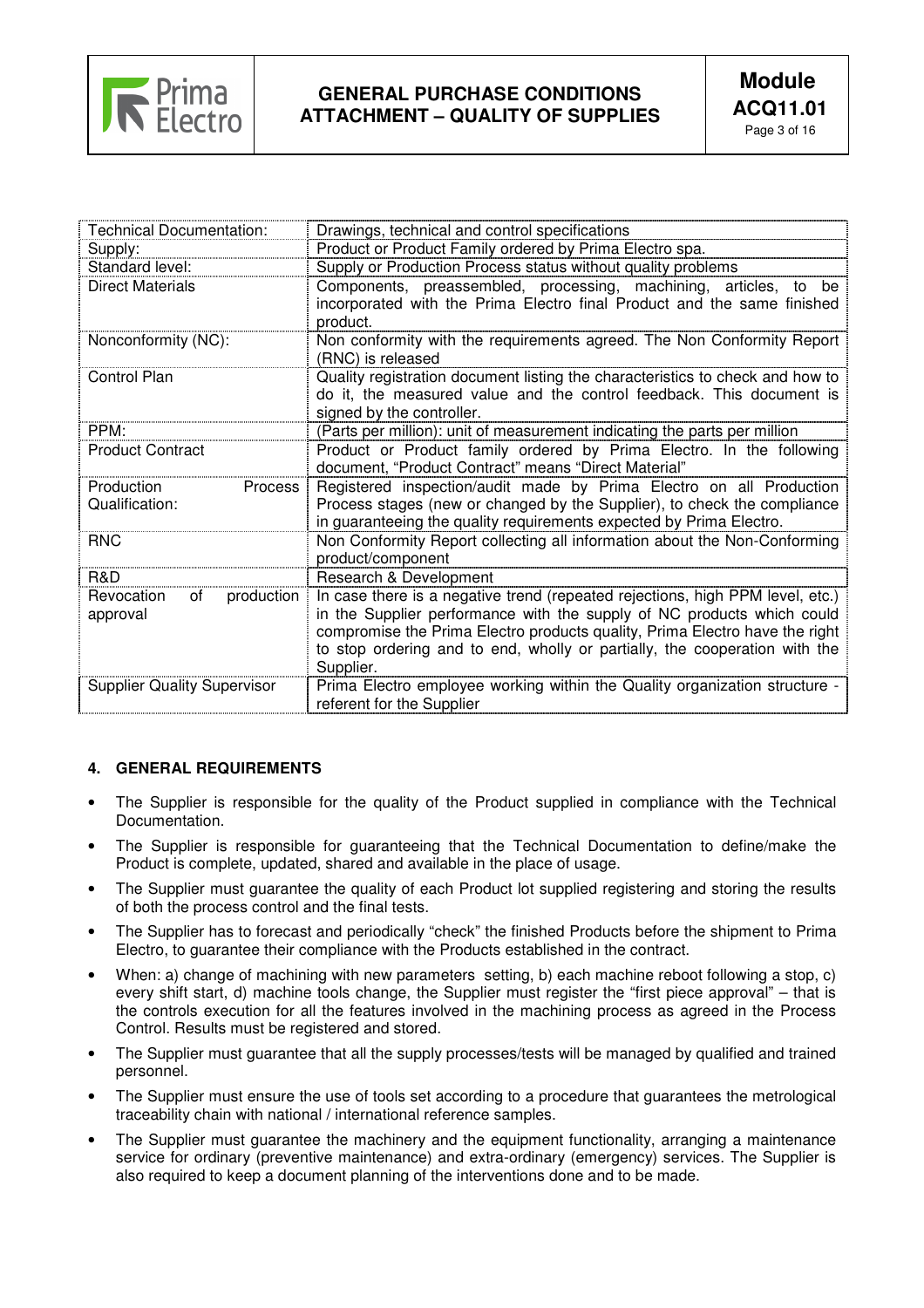

- The Supplier must be aware of the machining tools (i.e. Plastic moulds, die, metal sheets) life expectancy (life). The ordinary maintenance analysis should outline the maintenance frequency change.
- The Supplier must guarantee to Prima Electro the free access to data registered and stored during its activity.

### **5. PRIMA ELECTRO TOOLS AND PRODUCTS**

In case the Supplier should use tools/samples/products of Prima Electro to produce the supply (controls or tests) the "Construction tender and the loan for use" will be valid (**Chapter 21: "Construction tender and the loan for use"**).

The Supplier has to preserve and properly use the tools / samples / products belonging to Prima Electro, even also through the identification with the proper codes. All damages caused by misuse of tool/samples/products are at the Supplier's expense only.

The Supplier is responsible for the ordinary maintenance, including all interventions to preserve these tools/products/samples, clean and efficiency. In case tools/products/samples are lost, damaged or not appropriate for the use, Prima Electro S.p.A. must be immediately informed via written communication.

#### **6. SUPPLIER VISITS AND INSPECTIONS**

Prima Electro can arrange inspection visits and Audit Process to the Supplier organization, in order to evaluate the quality guarantee system and processes control, plus verify that Products conform to specifications using the Supplier test and control tools.

After receiving a prior written notice by Prima Electro, the Supplier guarantees free access to Prima Electro staff in order to arrange these inspections.

These inspections do not substitute the Supplier quality controls and do not limit the Supplier responsibility towards Prima Electro, or even the chance of Prima Electro to reject the Product if considered nonconforming.

# **7. PRODUCT CHANGES**

No change can be made on the contractual Product (it means on the product materials) without previous and formal authorization by Prima Electro.

With exception of any recourse for damages, the Supplier provision can be blocked in case of failure to comply with these instructions.

# **8. PROCESS CHANGES**

The Supplier is expected to send a written communication to Prima Electro to inform about any change in the production process that can affect the security, the liability, the performances, the functionality and the layout of the Products.

The communication will be addressed to the Supplier Quality Supervisor, together with the reports that guarantee the changes will not negatively affect the Product level quality.

With exception of any recourse for damages, the Supplier provision can be blocked in case of failure to comply with these instructions.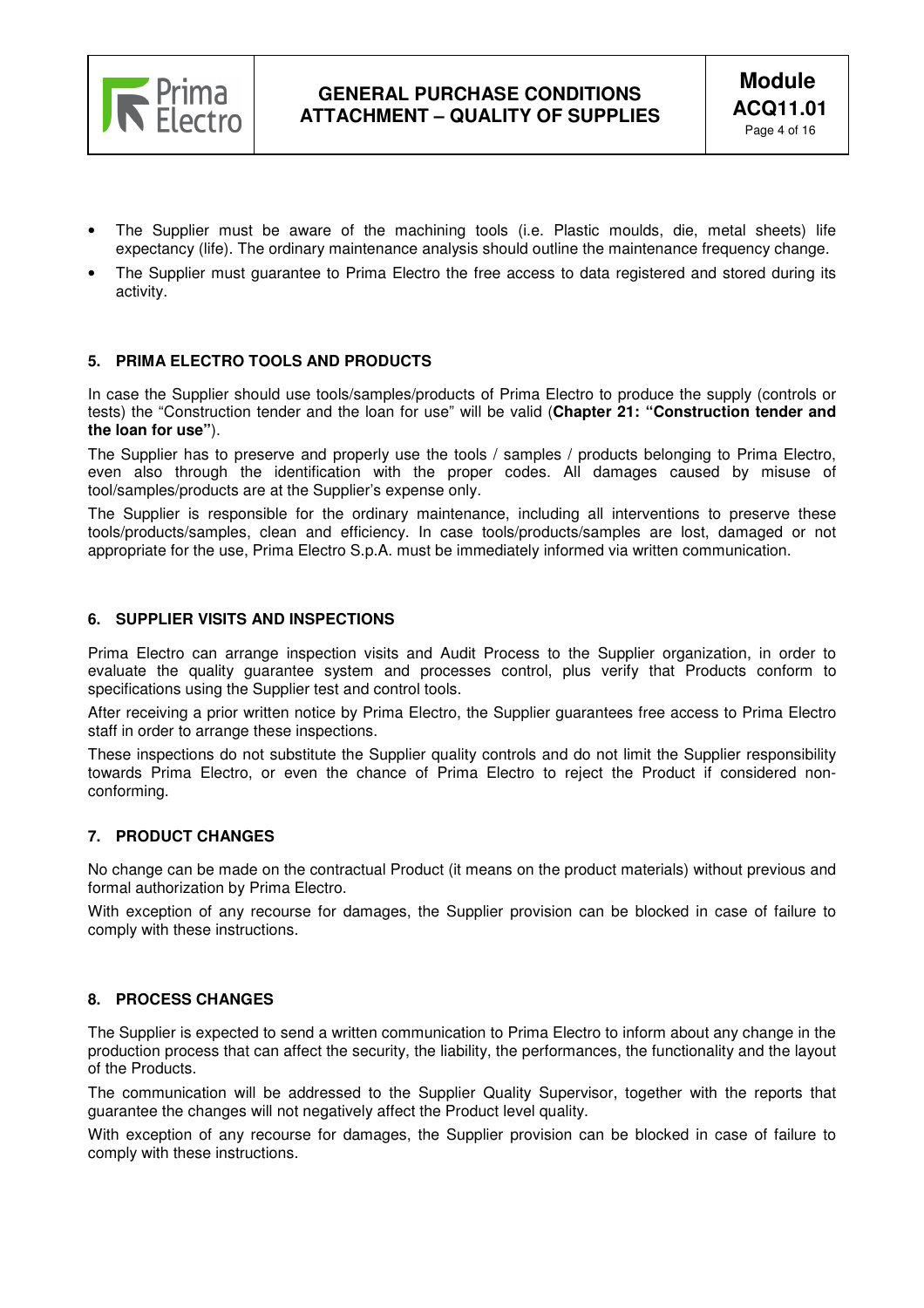

# **9. PRODUCTION TRANSFER**

If the Supplier decides to move the production plant in a new site, he has to previously ask for a written authorization by Prima Electro; Prima Electro could also ask the Supplier to provide a new Manufacturing Process Qualification. Even upon Prima Electro authorization, this will not change the warranties referred to the Products quality requirements.

With exception of any recourse for damages, the Supplier provision can be blocked in case of failure to comply with these instructions.

# **10. QUALITY PERFORMANCE (REJECTIONS / QRATE)**

### **10.1. Fault in the Supplier internal process**

The Supplier should systematically collect and provide to Prima Electro all data referred to the Products industrial process faults on monthly basis. The documentation available will report the rejections values divided according the different causes.

#### **10.2. Industrial process flowchart**

The Supplier must provide and update the Industrial Process flowchart of the Products. This document should include all manufacturing stages, starting from the receipt of goods, including the remanufacturing/repair stages, control, packaging and shipment. The Flowchart must be updated with the Industrial process changes and sent to Prima Electro, even if the Supplier remains fully responsible of this choice and of the industrial process setting.

#### **10.3. Control Plan**

All controls made by the Supplier must be recorded in a document called "Process Control Plan", containing all the information below:

- Article Code with description and revision;
- Work phase (referred to the Follow Diagram of the Industrial Process);
- Controls to make indicating the parameter/ the feature to be checked;
- Control quantity and frequency:
- Tool(s) suitable for controlling and for indicating precision, according to the feature to check;
- Quality Assurance Manager name and quality documents signed;
- Reference to specific Supplier instructions and/or instructions from Prima Electro to which refer;
- Box note listing the actions to be made (or made already) following the detection of non-conformity or of a process error.

Following the Manufacturing Process analysis and the Prima Electro feedback, the Process Control Plan must be constantly updated including all Manufacturing process stages, from the receipt of goods to the finished product shipment.

If necessary, Prima Electro can ask to receive the Process Controls Plan.

#### **11. FIRST SAMPLES INSPECTIONS**

The Supplier is expected to send first samples to Prima Electro together with the documents below. The samples have to be manufactured with the same tools and machines that will be used for the serial production.

Following prior controls and tests, the Supplier is then responsible for guaranteeing the samples comply with the requirements agreed.

The sampling must be provided with:

CAM ID card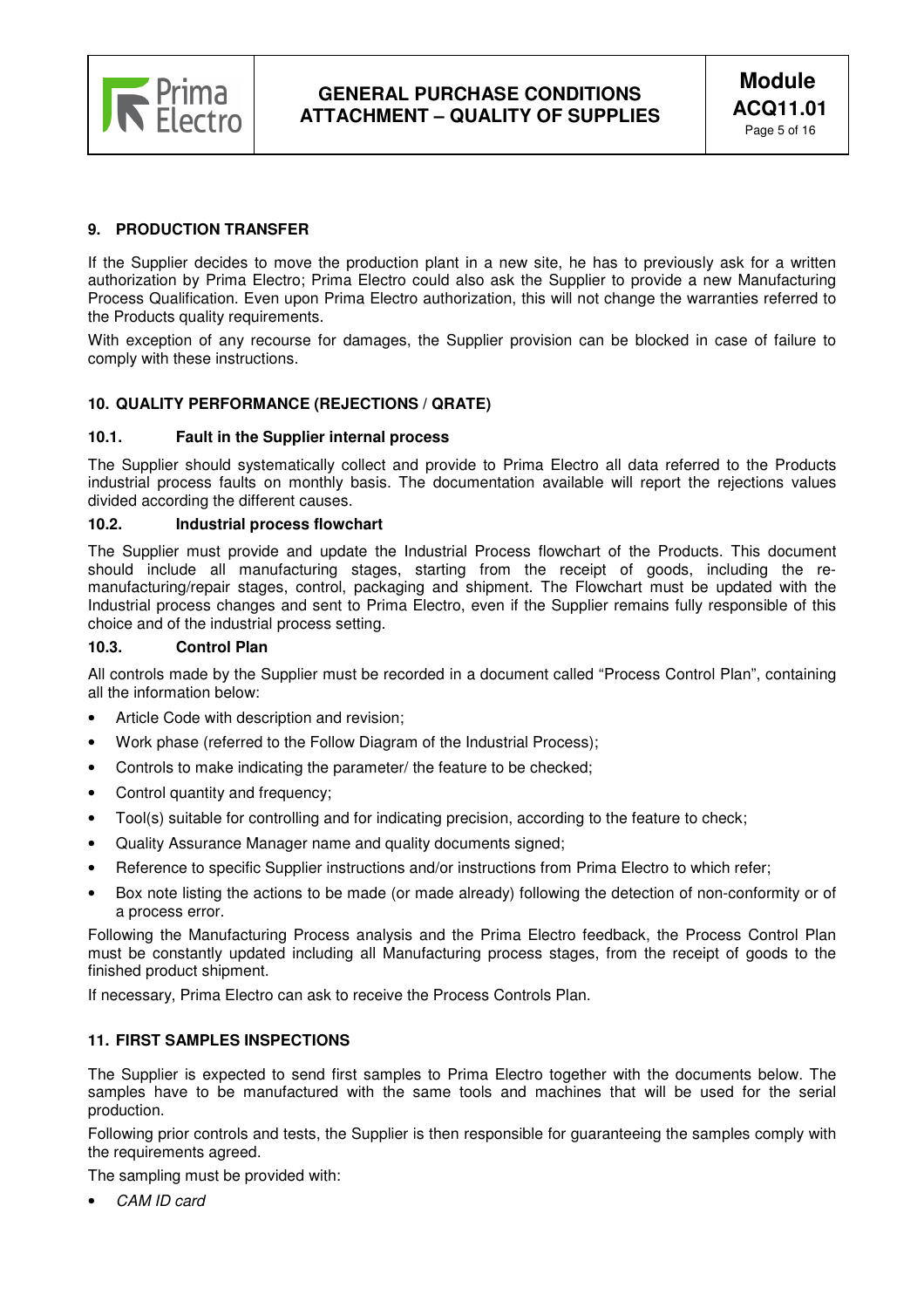

Is the precompiled document identifying the samples and containing all information as well as the Prima Electro warehouse / shipping address.

The Supplier must provide the Transport Document (DDT) together with the cover letter. Plus, it is mandatory to apply a blue sticker indicating the label "first samples". In case the Supplier does not have this sticker, he has to contact the reference Buyer for the shipment.

• Dimensional Data Survey

This is the pre-filled document sampling (all drawing features to check are displayed) where the Supplier has to insert all characteristics checked (dimensions, coating thickness, etc.) included the raw material certificate for the basic material

• Function/performance tests report

It is the report of the function/performance tests and their outcomes.

The Prima Electro QUALITY checks and tests the Products according to the technical specifications.

Once the control process is over, the Supplier receives a feedback by Prima Electro:

- Conform
- Not Conform Accepted by Concession to be re-sampled YES
- Not Conform Accepted by Concession to be re-sampled NO
- **Rejected**

# **11.1. ZERO DEFECTS**

The positive sample outcome does not reduce the Supplier responsibility towards the conformity of the Products according to the technical requirements agreed to satisfy the "Zero defects" aim (Zero complaints) as required by Prima Electro.

In order to reach the aim, the Supplier has to constantly improve the manufacturing process through programs involving the subcontractors, the manufacturing process control, the personnel management, the liability of the processes and the customer satisfaction.

### **11.2. Supplies check and Free Pass (acceptance of Supplies)**

The Contract Products will immediately be available to Prima Electro production plant without any check ("Free Pass" regime), a part from materials made upon specific PE design, for which is arranged a samples control at the delivery moment.

For each delivery, the Supplier guarantees that all Products given to Prima Electro comply with the requirements agreed. The Supplier also guarantees that the aforementioned products have been controlled with the procedures agreed to ensure safety and compliance with the requirements agreed.

The Contract Products delivery and/or receipt and/or payment by Prima Electro, does not guarantee quantitative or qualitative acceptance of these Products.

Considering the complexity of Prima Electro production and distribution process, Prima Electro has 60 (sixty) working days to complaint, starting from the discovery of the products fault. During the period between the Contract Products receipt and the end of the warranty period Prima Electro guarantees to its customers, Prima Electro can exercise this right.

# **12. NON CONFORMING SUPPLY**

Prima Electro rejects the material not complying with the requirements agreed and/or not assembled. This material could affect security or determine a blocking functional problem, leading to both liability/quality problems and Customer/User disappointment.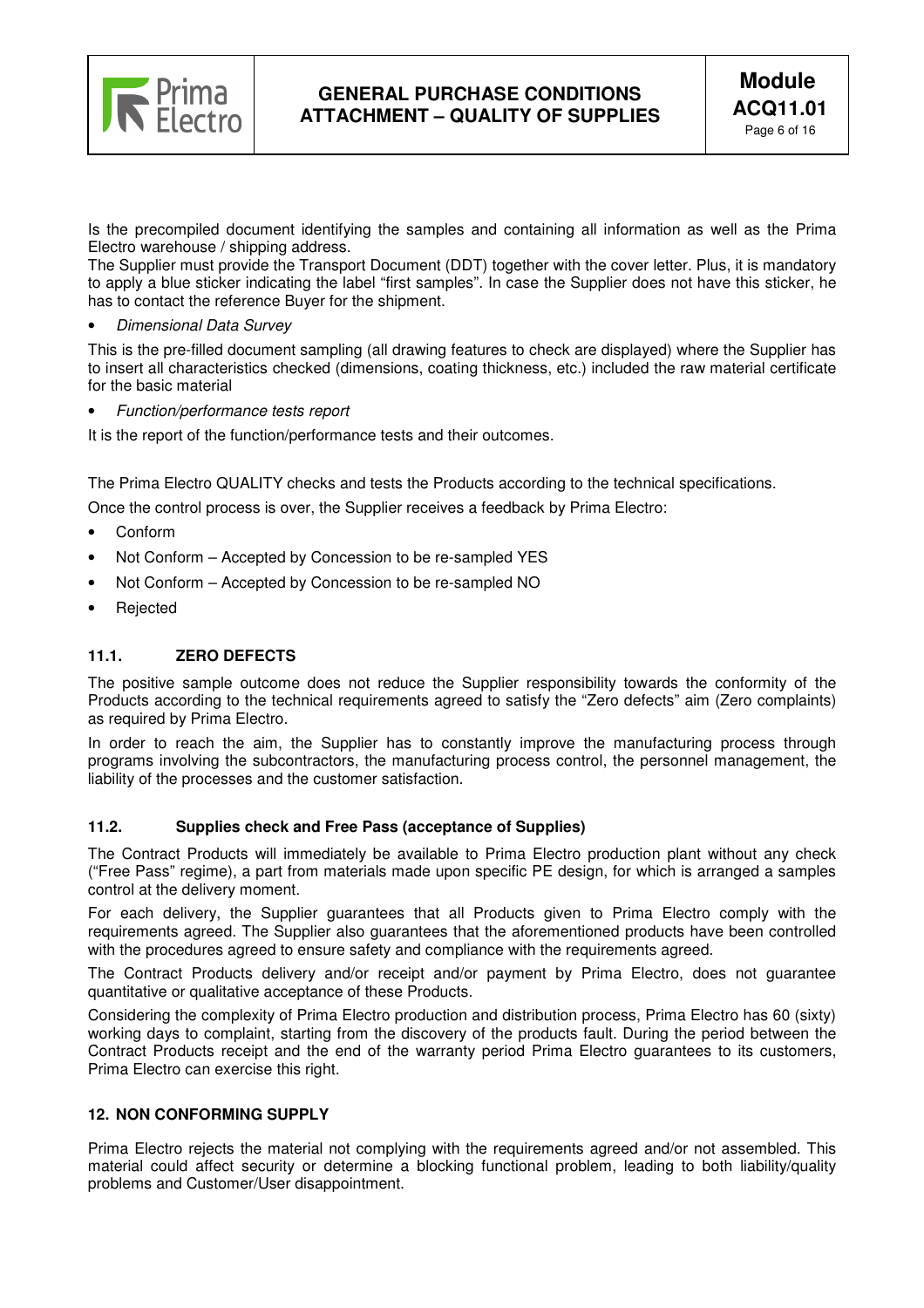

### **12.1. Non conformity management (NCM)**

The NC arm the production/assembly process causing delays or stops in the assembly line, leading to possible delays in products shipment to Prima Electro customers. In addition, this could lead to a bad quality reputation of the product on the market.

These problems have to be faced and solved to avoid production stops or delivery delays. If the Contract Product sample is NC, Prima Electro can proceed as follow:

- on the Supplier's expense, to have the NC product (or all the lot) replaced.
- on the Supplier's expense, to reject all the NC products lot, with no replacement request (unless useful for Prima Electro).
- on the Supplier's expense, to select and recover the NC Products with additional reworking, only in urgent cases or when the Supplier could not immediately substitute the supply.

These problems are usually managed with a formal complaint, therefore in all NC cases; Prima Electro reserves the right to count the costs and to ask the Supplier for a refund of the damages referred to the Product.

In case of continuous NC, Prima Electro reserves the right to communicate to the Supplier the "Revocation of Production Approval" (see 12.2 paragraph).

All NC are classified, data base stored and notified to the Supplier via email with the NC report enclosed in the following page.

# **12.2. Revocation of Production Approval**

In case of negative trend (repeated rejections, high PPM level, etc.) in the Supplier quality performance of the Contract Products or Supplier non-compliance towards the present Specification requirements, Prima Electro will be allowed to revoke the production approval for one or for all Products. As a consequence, the Supplier will not be allowed to deliver the aforementioned products. This action will be valid until the original product conditions are restored guaranteeing quality and liability in compliance with the positive sample outcome.

If the situation does not change, the Supplier will be deleted from the list of suppliers.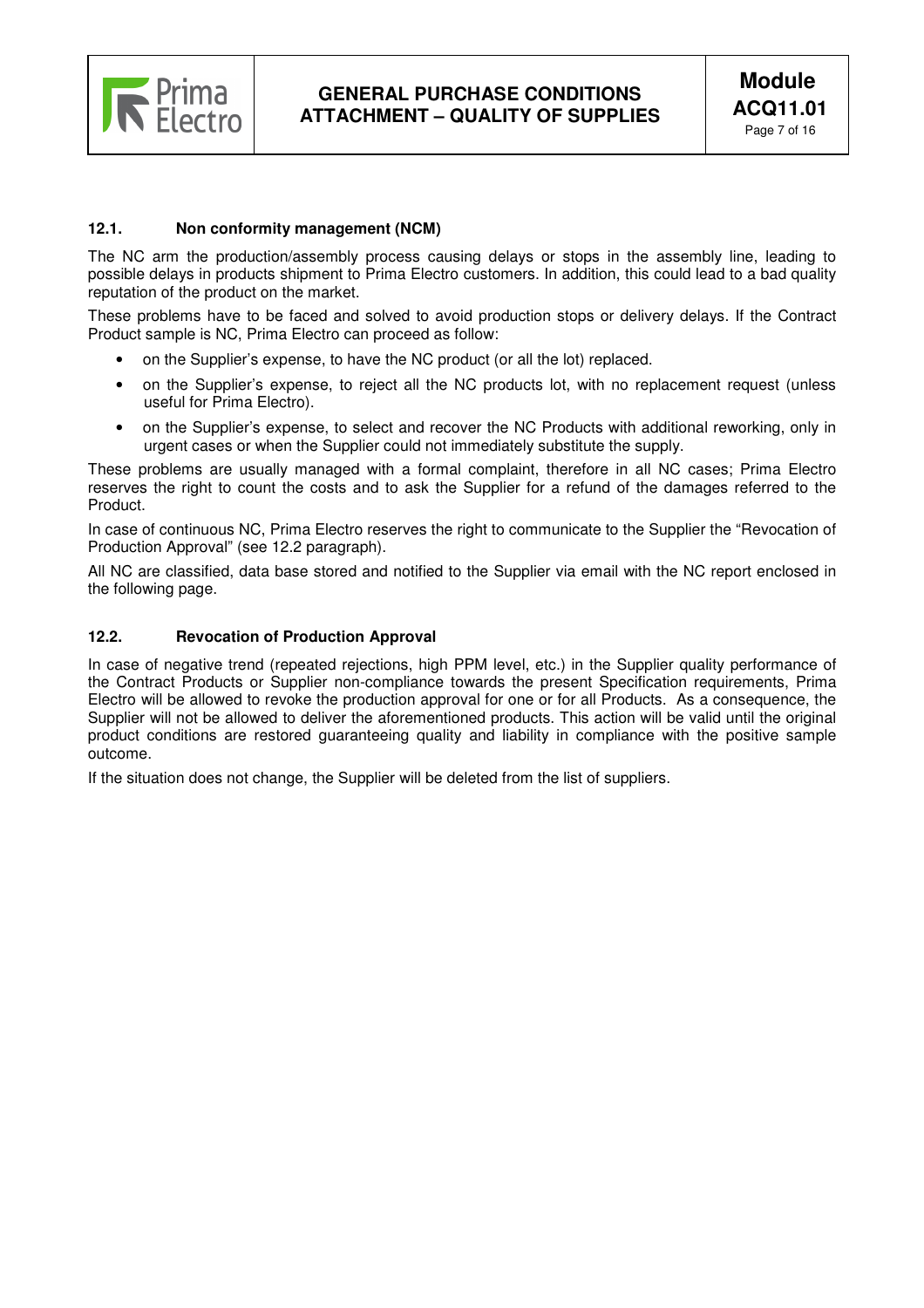

| rıma<br>and laser technol                                              | SICUREZZA (SAFETY)<br><b>AMBIENTALE (ENVIRONMENTAL)</b>                                                                                                                                                                                                                                                                                                                            | RAPPORTO DI NON CONFORMITÀ Nº<br><b>NON - CONFORMITY REPORT Nº 1</b><br>RICEVIMENTO MERCI (GOODS RECEIPT)<br><b>COLLAUDO ACCETTAZIONE (TESTING ACCEPTANCE)</b><br><b>MANUFACTURING (MANUFACTURING)</b><br>SISTEMA QUALITA' (QUALITY SYSTEM) |                        | Allegato<br>Attachment<br>QES.02.02              |
|------------------------------------------------------------------------|------------------------------------------------------------------------------------------------------------------------------------------------------------------------------------------------------------------------------------------------------------------------------------------------------------------------------------------------------------------------------------|---------------------------------------------------------------------------------------------------------------------------------------------------------------------------------------------------------------------------------------------|------------------------|--------------------------------------------------|
| Sezione A - Section A<br>Rilevatore:                                   | Ente:                                                                                                                                                                                                                                                                                                                                                                              | Data:                                                                                                                                                                                                                                       | Firma:                 |                                                  |
| Detector                                                               | Dept                                                                                                                                                                                                                                                                                                                                                                               | Date                                                                                                                                                                                                                                        | Signature              |                                                  |
| Fornitore:<br>Supplier                                                 | N°                                                                                                                                                                                                                                                                                                                                                                                 | Del:                                                                                                                                                                                                                                        | N° Ordine:<br>Order N" |                                                  |
| Codice:                                                                |                                                                                                                                                                                                                                                                                                                                                                                    | Descrizione:                                                                                                                                                                                                                                |                        |                                                  |
| Code<br>Q.tà consegnata;                                               | Q.tà controllata:                                                                                                                                                                                                                                                                                                                                                                  | <b>Description</b><br>AQL:                                                                                                                                                                                                                  | Q.tà non conforme:     |                                                  |
| Q.ty delivered                                                         | Q.ty controlled<br>NON CONFORMITÀ RILEVATA: (NON CONFORMITY DETECTED)                                                                                                                                                                                                                                                                                                              | AGL.                                                                                                                                                                                                                                        | Q.ty not complying     |                                                  |
| Probabili cause: (Possible causes)                                     |                                                                                                                                                                                                                                                                                                                                                                                    |                                                                                                                                                                                                                                             |                        |                                                  |
| Sezione B - Section B                                                  |                                                                                                                                                                                                                                                                                                                                                                                    |                                                                                                                                                                                                                                             |                        |                                                  |
| Incaricato:<br>Owner                                                   | Data:<br>Date                                                                                                                                                                                                                                                                                                                                                                      | Enti in copia: (Depts. in copy)<br>$\Box$ QES<br>I JOPE                                                                                                                                                                                     | PROC<br>R&D            | S&M                                              |
|                                                                        | Scartare il lotto/prodotto (Reject the product) the batch)<br>Collaudare al 100% e scartare le parti difettose (100% testing and faulty parts rejection)<br>Chiedere deroga al Responsabile QES (Ask the QES Representative for an derogation)<br>Autorizzare la riparazione del prodotto (Authorize the product repair)<br>Aprire un'azione correttiva (Open a corrective action) | Altro: (Other)                                                                                                                                                                                                                              |                        |                                                  |
| Non Conformità<br>Non-canformity<br>Chiusa / Closed<br>Aperta / Opened | <b>MODALITÀ AZIONI RICHIESTE: (ACTIONS REQUIRED DESCRIPTION)</b><br>Risoluzione immediata NC<br>Immediate NC solution<br>□ SI / YES □ NO / NO                                                                                                                                                                                                                                      | Richiesta Azione Correttiva Nº _/<br>Corrective action required N°_/_                                                                                                                                                                       |                        | Firma PROC e/o QES:<br>QES and/or PROC signature |
|                                                                        |                                                                                                                                                                                                                                                                                                                                                                                    |                                                                                                                                                                                                                                             |                        |                                                  |
| Sezione C - Section C                                                  |                                                                                                                                                                                                                                                                                                                                                                                    |                                                                                                                                                                                                                                             |                        |                                                  |
| Azione eseguita<br>Action done                                         | RELAZIONE CONCLUSIVA: (NC CLOSURE REPORT)<br>Ore impiegate:                                                                                                                                                                                                                                                                                                                        | Data:                                                                                                                                                                                                                                       | Firma Incaricato:      |                                                  |
| $N$ NO $N$<br>$\Box$ SI / YES<br>Verifica / Check                      | Hours spent<br>Non Conformità<br>Non-conformity                                                                                                                                                                                                                                                                                                                                    | Date<br>Data chiusura:                                                                                                                                                                                                                      | Owner signature        | Visto QES:                                       |
| Positiva / Positive<br>Negativa / Negative                             | Chiusa / Closed<br>Aperta <i>l</i> Opened                                                                                                                                                                                                                                                                                                                                          | Closing date                                                                                                                                                                                                                                |                        | QES checked                                      |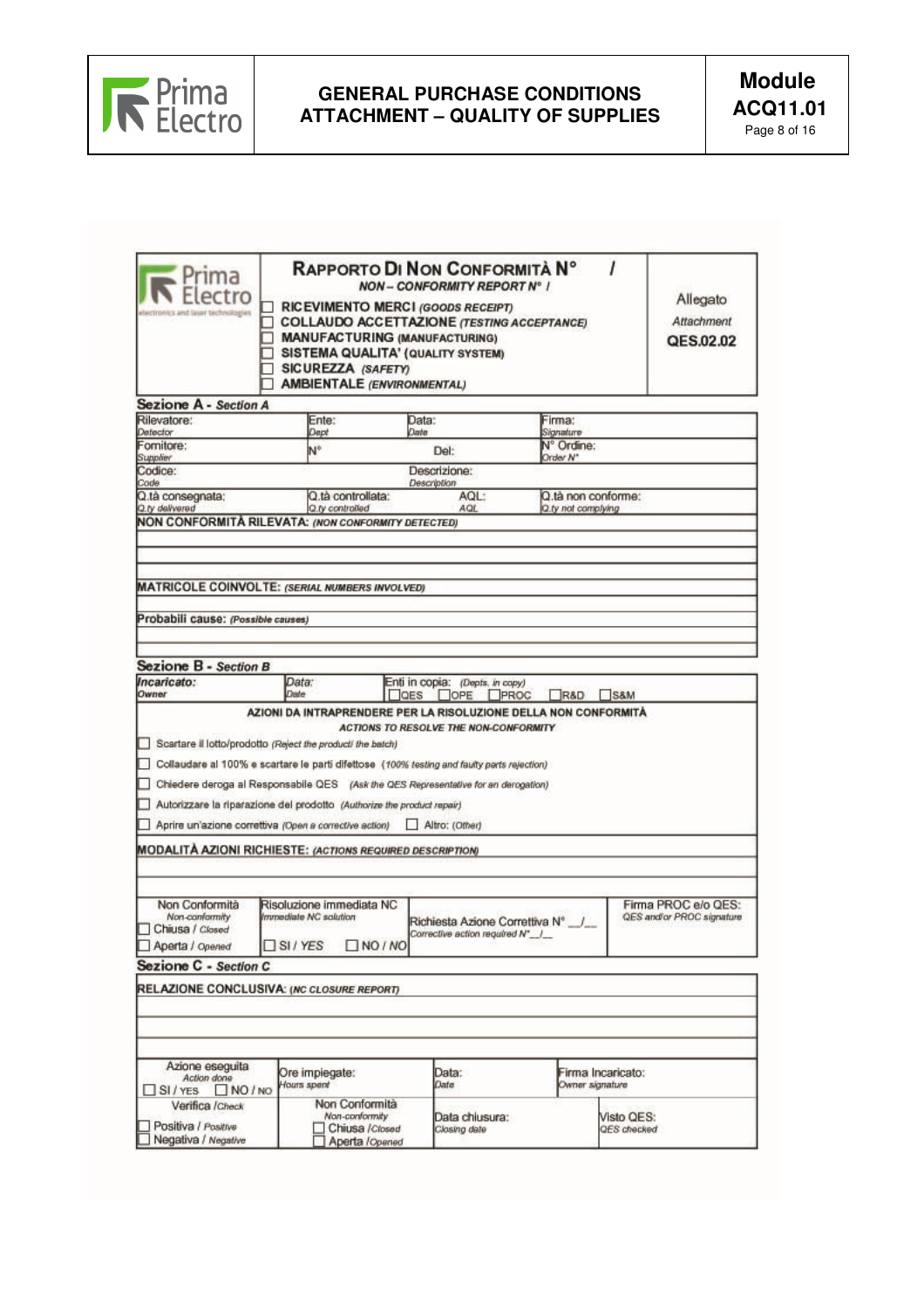

 **-** €

 $\mathbb T$ 

 $-1 - 1$ 

#### **12.3. NC costs refund**

The NC management costs are calculated on monthly basis considering the impact the NC management has on Prima Electro.

With quarterly basis order, Prima Electro will notify the amount referred to the NC costs. These costs will be deducted from the amount due by Prima Electro for the supply, according to the conditions agreed with the PE Purchase manager.

The following page displays an example of module used by Prima Electro to notify the quarterly NC costs, with a summarization of the management costs.

| electronics and laser technologies                                                                                |                                                                                                                             | COSTI DELLA NON QUALITA' / NON-QUALITY COSTS<br>FORNITORE/SUPPLIER:<br>PERIODO/PERIOD: |         | Modulo/Module<br>ACQ10.01 |
|-------------------------------------------------------------------------------------------------------------------|-----------------------------------------------------------------------------------------------------------------------------|----------------------------------------------------------------------------------------|---------|---------------------------|
| Note di scarto (costo gestione)                                                                                   |                                                                                                                             |                                                                                        |         |                           |
| Discard notes (management costs)                                                                                  |                                                                                                                             |                                                                                        | Qtà/Qty | U.M.                      |
|                                                                                                                   | Numero note di scarto nel periodo / Discard notes in the period<br>Tempo fisso gestione nota di scarto (30 min/nota)        |                                                                                        |         | n.                        |
|                                                                                                                   | Fix ed time discard note (30 min/note)                                                                                      |                                                                                        | 30,0    | min                       |
|                                                                                                                   | Tempo variabile gestione nota / Variable note management time                                                               |                                                                                        |         | min                       |
|                                                                                                                   | Costo orario/Hourly cost                                                                                                    |                                                                                        | 67,00   | €/ora -hour               |
|                                                                                                                   | Numero di spedizioni materiale a fornitore<br>Number of shipments to the supplier                                           |                                                                                        |         | n.                        |
|                                                                                                                   | Costo spedizione materiale a fornitore / Shipping cost to supplier                                                          |                                                                                        | 31,00   | €                         |
|                                                                                                                   | Numero viaggi / interventi presso il fornitore                                                                              |                                                                                        |         |                           |
|                                                                                                                   | Number of travels/interventions at supplier's branch<br>Costo viaggio / intervento presso il fornitore                      |                                                                                        |         | n.                        |
|                                                                                                                   | Travelling cost/Intervention at supplier's branch                                                                           |                                                                                        | 51,00   | €                         |
|                                                                                                                   |                                                                                                                             | Sub Totale/Sub total                                                                   |         | €                         |
|                                                                                                                   |                                                                                                                             |                                                                                        |         |                           |
| Scarti in Produzione (smontaggio/sostituzione + gestione)<br>Rejections (dismantling/substitution+ management)    |                                                                                                                             |                                                                                        | Qtà/Qty | U.M.                      |
|                                                                                                                   | Numero pezzi scartati nel periodo in produzione prima del montaggio                                                         |                                                                                        |         |                           |
|                                                                                                                   | Number of parts discarded before mounting                                                                                   |                                                                                        |         | n.                        |
|                                                                                                                   | Numero pezzi scartati nel periodo in produzione dopo il montaggio<br>Number of parts discarded in production after mounting |                                                                                        |         | n.                        |
|                                                                                                                   | Tempo smontaggio / sostituzione/ accantonamento                                                                             |                                                                                        |         |                           |
|                                                                                                                   | Mounting time/substitution/allowance                                                                                        |                                                                                        |         | min                       |
|                                                                                                                   | Tempo gesfone invio in garanzia a fornitore (20 min)<br>Supplier warranty shipment management time (20 min)                 |                                                                                        | 20.0    | min                       |
|                                                                                                                   | Costo orario/Hourly cost                                                                                                    |                                                                                        |         | 67,00 €/ora -hour         |
|                                                                                                                   | Costo spedizione a fornitore (forfait x pezzo)                                                                              |                                                                                        |         |                           |
|                                                                                                                   | Cost for shipment to supplier (all in x part)                                                                               |                                                                                        | 1,00    | €                         |
|                                                                                                                   |                                                                                                                             | Sub Totale/Sub total                                                                   |         | €                         |
| Riparazioni in garanzia al fornitore<br>Supplier's warranty repairs                                               |                                                                                                                             |                                                                                        | Qtà/Qty | U.M.                      |
|                                                                                                                   | Numero di pezzi resi nel periodo/Number of parts returned in the period                                                     |                                                                                        |         | n.                        |
|                                                                                                                   | Tempo medio gestione scarto (sostituzione+gestione)<br>Non-conformity management average time (substitution+management)     |                                                                                        | 30.0    | min                       |
|                                                                                                                   | Costo orario/Hourly cost                                                                                                    |                                                                                        | 67,00   | €/ora -hour               |
|                                                                                                                   | Costo spedizione (forfait x pezzo) / Shipping cost (all in x part)                                                          |                                                                                        | 1,00    | €                         |
|                                                                                                                   |                                                                                                                             | Sub Totale/Sub total                                                                   | 0.00    | €                         |
|                                                                                                                   |                                                                                                                             |                                                                                        |         |                           |
| Reclami Clienti (costo gestione+costo interventi)<br>Customers' complaints (management costs+ interventions cost) |                                                                                                                             |                                                                                        | Qtà/Qty | U.M.                      |
|                                                                                                                   | Numero di reclami ricevuti nel periodo/Complaints received in a period                                                      |                                                                                        |         | n.                        |
|                                                                                                                   | Tempo medio gestione reclamo / Complaint management average time                                                            |                                                                                        | 4,0     | ore                       |
|                                                                                                                   | Numero di interveti c/o Cliente                                                                                             |                                                                                        |         |                           |
|                                                                                                                   | Number of intervetions at customer's branch<br>Tempo medio intervento / Average intervention time                           |                                                                                        | 20,0    | n.<br>ore                 |
|                                                                                                                   | Costo orario / Hourly cost                                                                                                  |                                                                                        |         | 67,00 €/ora - hour        |
|                                                                                                                   | Costo trasferta (forfait: spese viaggio + "live expenses")                                                                  |                                                                                        |         |                           |
|                                                                                                                   | Travelling costs (all in: journey expenses + "live expenses)                                                                |                                                                                        | 500,00  | €                         |
|                                                                                                                   |                                                                                                                             | Sub Totale/Sub total                                                                   | 0.00    | €                         |
|                                                                                                                   |                                                                                                                             |                                                                                        |         |                           |
| Puntualità (costi indotti) / Delivery time (induced costs)                                                        |                                                                                                                             |                                                                                        | Qtà/Qty | U.M.                      |
|                                                                                                                   | Indice di puntualità del periodo / Delivery time index                                                                      |                                                                                        |         |                           |
|                                                                                                                   | Faturato del periodo/Tumover period                                                                                         |                                                                                        |         | €                         |
|                                                                                                                   | Coefficiente applicato/Coefficient applied                                                                                  |                                                                                        | 3       | $\%$                      |
|                                                                                                                   |                                                                                                                             | Sub Totale/Sub total                                                                   |         | €                         |
|                                                                                                                   |                                                                                                                             |                                                                                        |         |                           |

#### **Totale extra-costi indotti da non qualità del fornitore** / **Extra-costs due to supplier non-quality**

Firma del Fornitore per accettazione Supplier acceptance signature

................................................ Data/*Date*: ..........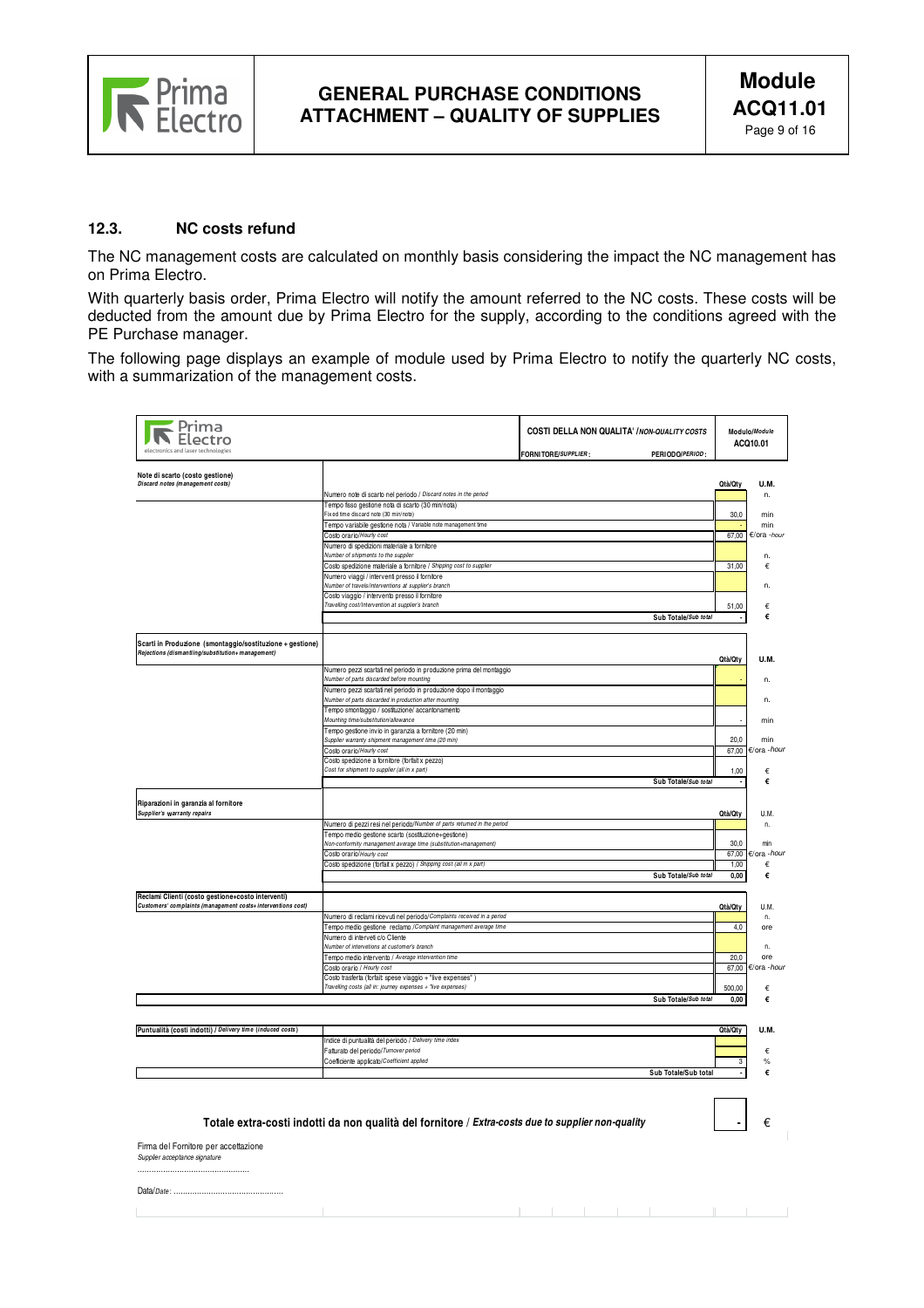

# **13. DEROGATION**

If the Supplier detects a NC within the Contract Product manufacturing process, he can formally ask Prima Electro deviation approval, indicating the code, the lot quantity, the NC description, corrective actions already done to eliminate the NC, lot/ expected data to have again products meeting the specifications required.

Only the Prima Electro QUALITY dept. can approve a formal derogation to what required.

The material will be sent to Prima Electro specifying the customer deviation permit on the package/material, with reference to the Prima Electro QUALITY dept. communication.

#### **14. WARRANTY**

The Supplier must guarantee the Contract Products compliance and their proper functioning according to the terms agreed in the Prima Electro General Conditions of Purchase (attached to this document).

### **15. PRODUCT LIABILITY**

The Supplier must guarantee to comply with all regulations and laws concerning safety, health and ambient protection and/or good manufacturing standards.

If Products are found defective or not complying with the requirements, not safe or reliable, the Supplier will be the only responsible towards injured third parties or authorities.

#### **16. MATERIAL RECEIVING**

The Supplier is responsible for the Contract Product quality and compliance according to Prima Electro requirements. Moreover, the Supplier commits himself in taking back all NC material issuing a credit note which covers the product costs and refunding Prima Electro for any additional expenses caused by the NC.

Prima Electro reserves the right to check at any time the functioning and compliance of the Contract Products received; any note or dispute will be reported on the NC module issued by Prima Electro (RNC).

The limitation period mentioned in the Italian Civil Code (art. 1495) cannot be applied to the present Specification as Prima Electro will reserve the right to plead any fault or non-conformity even once the limitation period aforementioned expired.

#### **17. STORAGE**

In order to avoid damages and deteriorations, the Supplier has to guarantee a proper storage of raw materials, semi-finished products and final products. Same awareness shall refer to internal handling, in particular the Supplier commits himself to check the materials status to avoid incorrect use or wrong (example, prototypes, samples, NC materials and serial products).

The Supplier will respect the Product packaging specifications provided by Prima Electro. In any circumstance, he has to guarantee the product safety using a proper packaging.

### **18. TRACEABILITY**

The Supplier guarantees the Contract Product traceability.

The Supplier will have to manage this data being able to retrace, for each component/serial number, the manufacturing information (i.e. tools used, production dates, materials).

In case of faulty components, the Supplier must be able to trace the manufacturer's batch number and the related traceability reference to find the serial numbers of the finished products having a faulty component installed.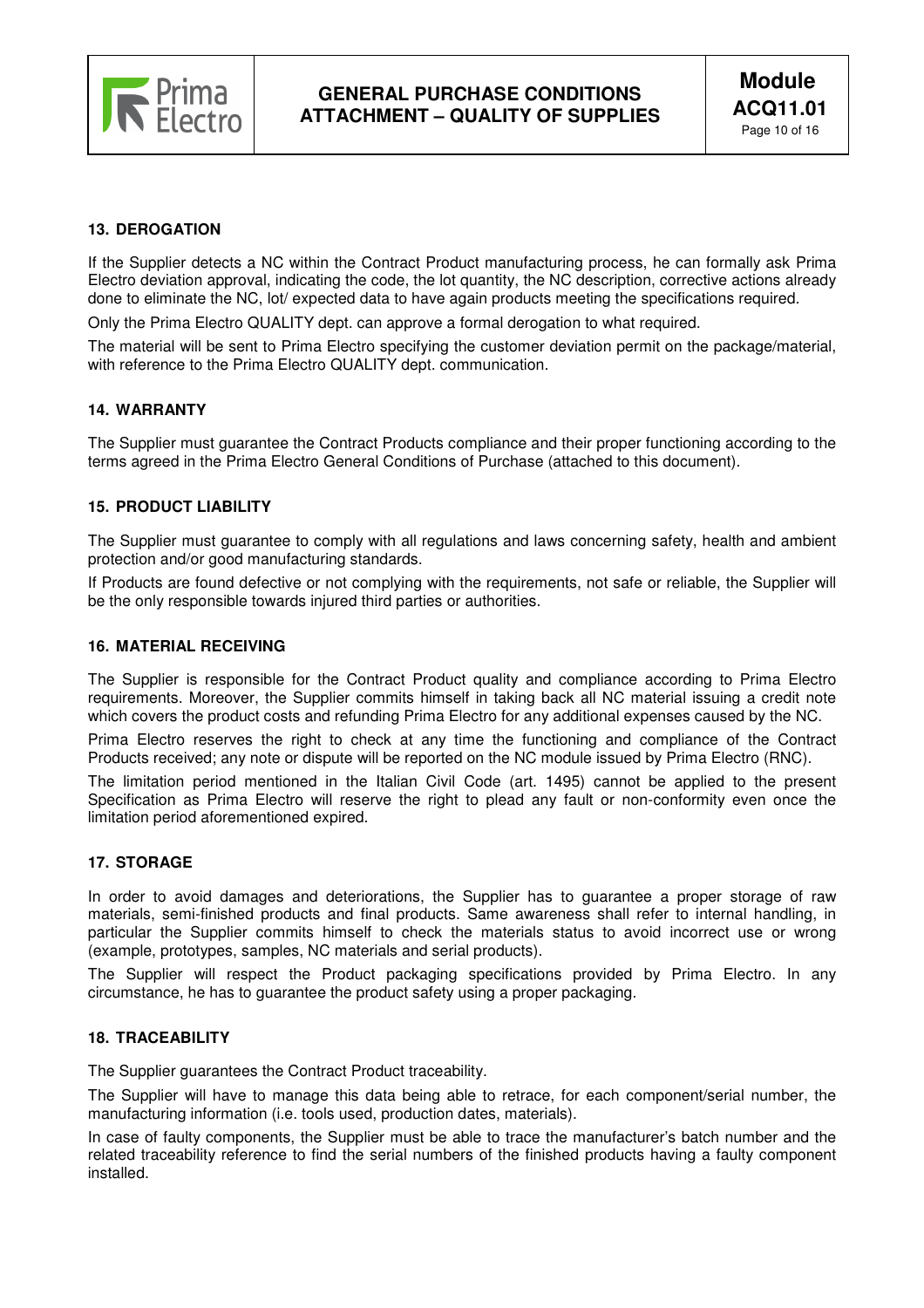

The instructions to manage the BARCODE traceability labels to be applied on the components are listed below.

All the components which drawings indicate to insert the BARCODE where required by the Prima Electro Quality Control (QC).

Prima Electro requires the use of the "3 OF 9 CODE" format equivalent to "CODE 39". The information Prima Electro is interested in is:

- Supplier Code
- **Article Code**
- Component production lot number
- Serial Number component

Information listed above will be grouped in two codes defined:

| <b>Part Number</b>  | <b>Serial Number</b>            |
|---------------------|---------------------------------|
| Supplier Code       | Component production lot number |
| <b>Product Code</b> | Serial Number component         |

According to the scheme below:



# **18.1. Part Number**

The "Part Number" string encoding (alphanumerical code) will have a size ranging from 16 to 22 characters and will be communicated by the Prima Electro Control Quality (as it will comply with two internal encodings). For components with dimensions that do not allow to stick both the labels on it, this codification can also be

placed (previously agreed with Prima Electro QUALITY) on the package of the component. Example: "For eproms, the Part Number label can be applied on the carton/bar containing the products

delivered"

# **18.2. Serial Number**

The code string defined "Serial Number" (numerical code) is 12 characters long (6 "six" used to identify the lot number, followed by 6 "six" characters right justified identifying the progressive component number within the lot).

If the progressive number is considered not important (to be considered according the instructions given by the Prima Electro QUALITY Dept.) the space left will be compiled as "0000".

# **18.3. General notes**

At the beginning and the end of the case, there is this symbol "\*":

Example: \*0E000188-FRA\* \*F00003\* \*01000003\*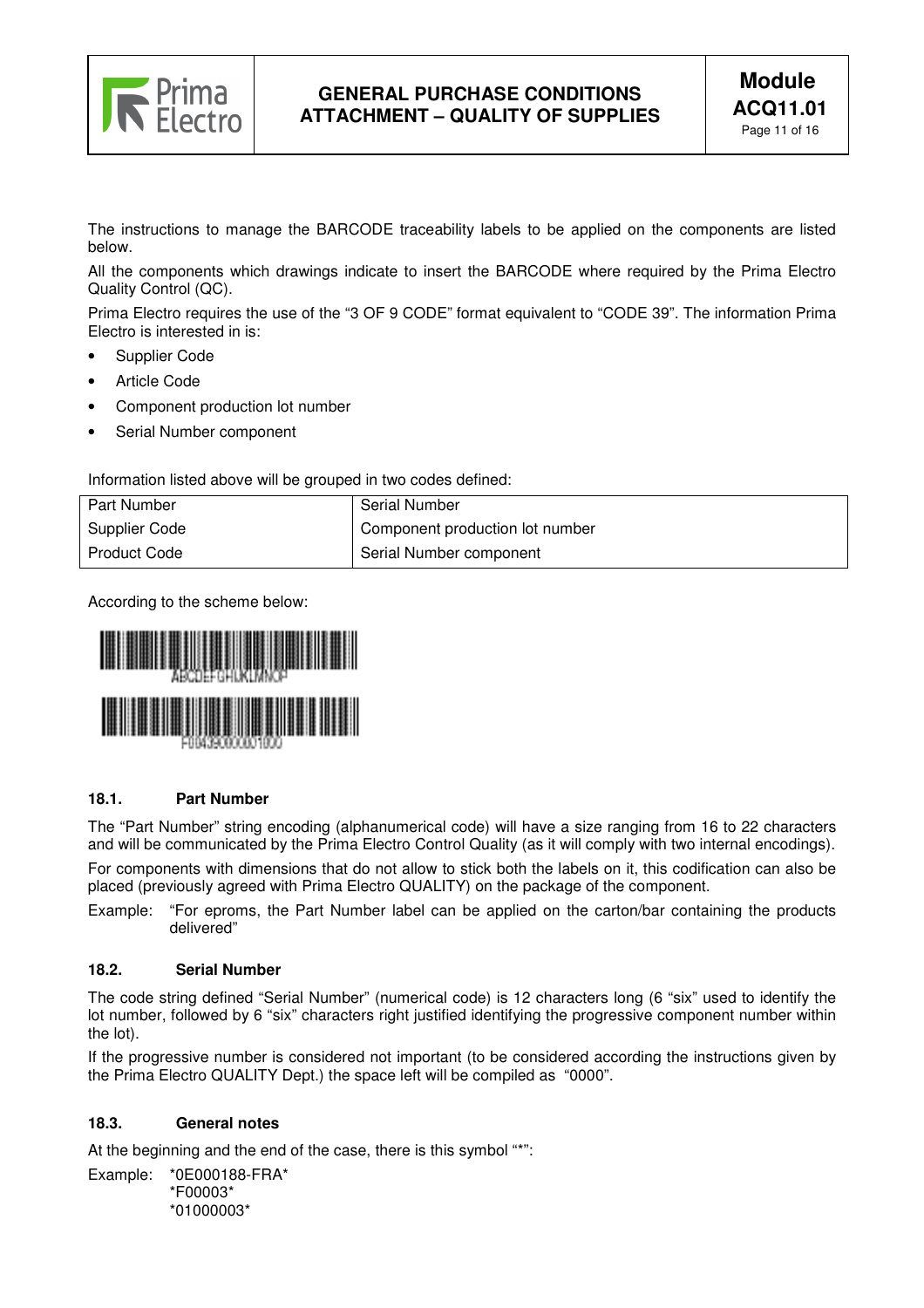

The labels have to display the traceability data written BARCODE font (CODE 39) and repeated below in "Arial" font; the dimensions will comply with the component space, but being not lower than:

- Minimum BAR CODE format dimensions: 3 mm high
- Minimum font dimensions: Arial "6"

Label copies shall be previously sent to Prima Electro QUALITY dept. to check the compliance with the reading tools in use.

Each article must have a label on it plus a removable copy attached.

Prima Electro encloses the second label copy to the "Control and machining module", coming with the finished product.

In case of "complex" articles supply (made by several boards closed in boxes or grids) the second copies of the codes must be attached to a document placed on the box or on the grid.

The two aforementioned codes (Serial Number and Part Number) could be inserted in only one label or in two different labels, paying attention to not place the BARCODE one next to other, but always the Part Number vertically positioned upon the Serial Number.

Any change to what aforementioned has to be previously agreed with the Prima Electro Quality Control unit, that will confirm the possibility to apply the modifications.

Example: "For the emproms and for the serial number, it could be more important to date back to the release and the programming language instead of the serial number".

# **19. CLARIFICATIONS**

The Prima Electro QUALITY Dept. is at Supplier disposal for any clarification or doubt on the on the modalities to follow for complying with the requirements agreed in this document..

#### **20. TRANSLATIONS**

In case of disputes regarding this document, the only valid reference will be the Italian version (not the English translation).

#### **21. STATEMENT OF THE TOOLS PRODUCTION AND LOAN FOR USE**

This specification aims to define the operative modes and the responsibilities for a correct management/use of the manufacturing tools.

Prima Electro S.p.A. Strada Carignano, 48/2 - 10024 Moncalieri (TO) hereinafter the "Customer"

The "Equipment Supplier" is the supplier that makes the tools to produce components according to the specific Customer requirements.

The "Finished Product Supplier" is the supplier for serial products made with tools produced by the Equipment Supplier.

If the Equipment Supplier and the Finished Products Supplier is the same person, Prima Electro will apply anyway the rules referring to both figures.

### **21.1. Scope**

This specification applies to all production equipment, no matter if:

- welding, curvature, hot/cold pressing, profiling;
- moulding, casting, thermoforming, plastic materials extrusion;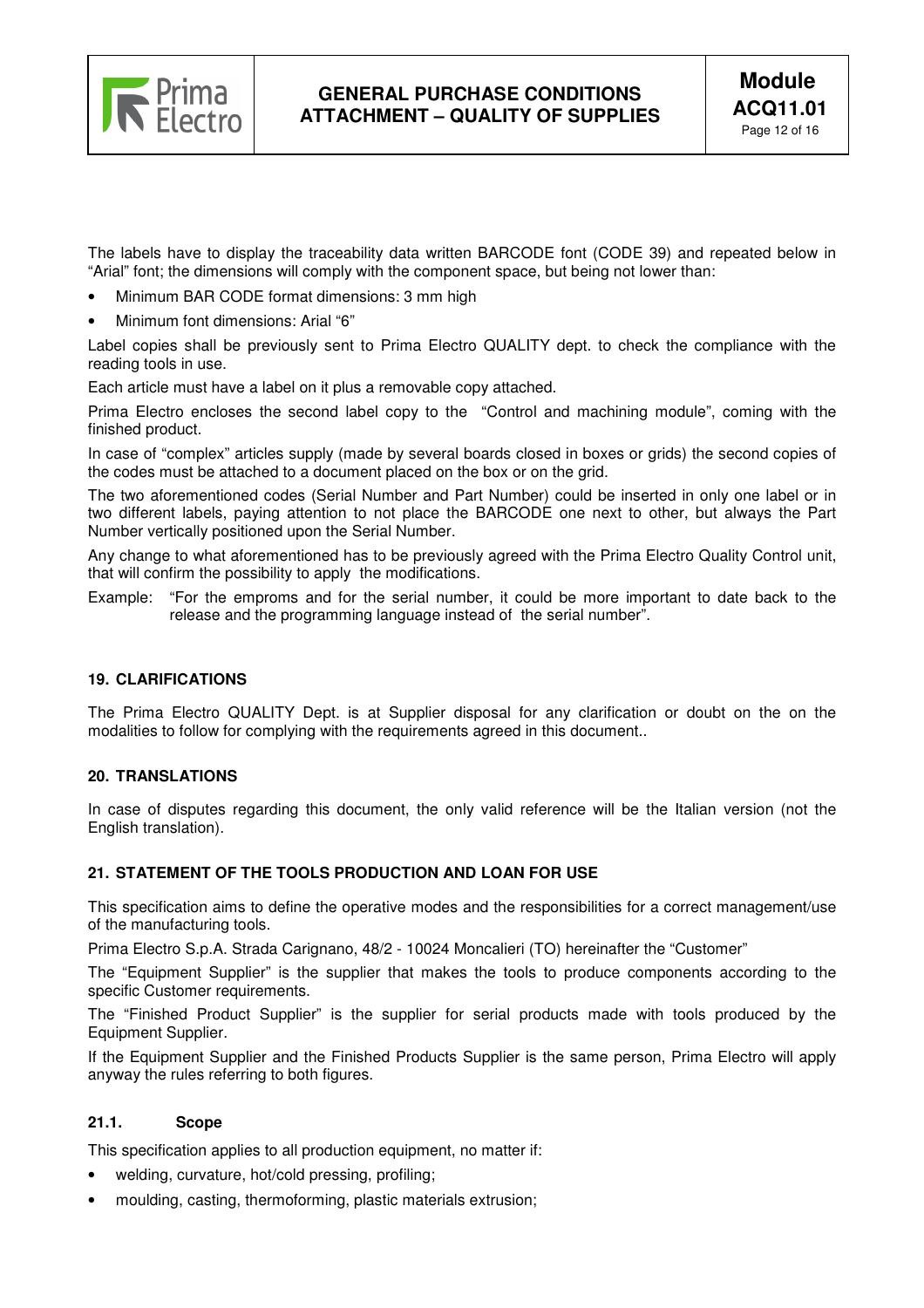

• melting, extrusion, cast aluminium alloy, casting, etc.

belonging to Prima Electro.

For all the non-mentioned matters, please refer to the "General purchase conditions for class 1 products".

This statement can be applied to any Customer's order concerning the material aforementioned and the related matters - also what is not directly mentioned.

# **21.2. References**

- General conditions of Purchase for class 1 products;
- Check List of the Equipment IO31/01-01 evaluation;
- PSQ 27 "Sampling Management"
- Equipment Evaluation module

### **21.3. Table of Responsibilities**

| <b>DESCRIPTION</b>                                                                             | QA | <b>R&amp;D</b> | <b>ACQ</b> | <b>SUPPLIER</b> |
|------------------------------------------------------------------------------------------------|----|----------------|------------|-----------------|
| Offer with specification of the equipment characteristics required<br>by the Customer          |    |                |            | Х               |
| Purchase order                                                                                 |    |                | X          |                 |
| Sampling check and certification of the product made with the<br>Equipment                     |    |                |            | X               |
| Marking/Identification<br>(fixed<br>Equipment<br>asset<br>references.<br>component code, etc.) |    |                |            | X               |
| <b>Equipment Evaluation</b>                                                                    | X  |                |            |                 |
| Equipment change                                                                               |    | X              |            |                 |
| Equipment management                                                                           |    |                |            | X               |
| Ordinary maintenance                                                                           |    |                |            | X               |
| Extraordinary maintenance                                                                      |    |                | X          | X               |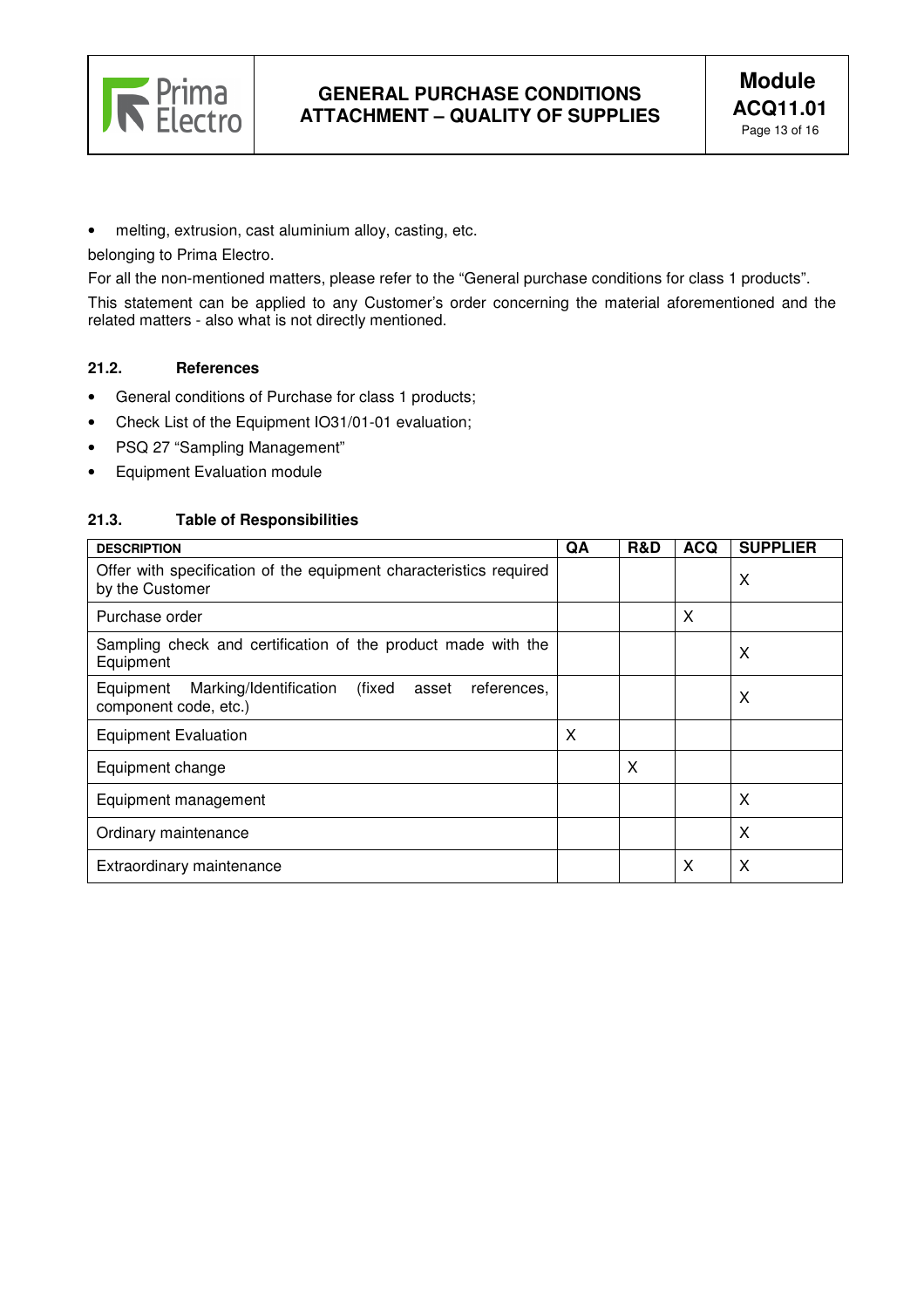

# **22. OPERATIVE MODES**

#### **22.1. Equipment/Tooling production**

The Customers authorizes the Supplier to produce the Equipment/Tooling indicated in the Purchase Order.

The aforementioned Equipment/Tooling must be produced in compliance with the Customer technical requirements, ensuring also compatibility with the machines on which is installed.

The Equipment/Tooling production will be made by the Supplier and his staff using all the production elements available to manage the risk.

The price and the payment conditions are set in the Order. All payments are allowed only after the Customer's Equipment/Tooling quality evaluation, unless differently agreed in the order.

All labour costs are at Equipment/Tooling Supplier's expense who will also take on all insurance, safety and welfare responsibilities according to the law or to the contract. No additional expenses will be charged on the Customer who only has to guarantee the payment of the amount agreed in the Order.

The Customer will be at any time allowed to modify the Equipment/Tooling according to the use and the scope they will be used for.

For making these changes, the Supplier and the Customer will define additional payments and time extensions to produce the equipment on time.

The Customer has the right to check at any time the production progress.

Unless there is a written Customer's permission, the production activity cannot be given to third parties or subcontracted; even upon Customer's permit, the Equipment/Tooling Supplier will remain the only responsible for all subcontracted activities.

#### **22.2. Sampling Process**

The finished Product Supplier will check the first samples made using the equipment, verifying their conformity to the technical specifications (all the characteristics drawn and any technical documents attached).

In case of faulty component, the Equipment/Tooling Supplier will restore carefully the equipment at his own expenses, in order to comply with the features indicated in the technical specs. The Finished Product Supplier will give the aforementioned sample to the Customer (in compliance to the technical requirements) together with the control documentation and the material certificate.

After repeating the procedure aforementioned, the Customer will check the sample manufactured with the new equipment/tooling to verify the conformity to the requirements of the products.

When the sampling process will be over, the Customer receives the feedback via fax and/or email. If the sampling provides a positive outcome, the Customer will issue an Equipment/Tooling quality document based on the control check-list verifications. In case of negative outcome, the Equipment Supplier is expected to immediately change the equipment until the samples produces will comply with the technical specs.

The Equipment/Tooling passing the aforementioned quality examination, became Customer's property even if stored at the Supplier's place. The Customer mark, identifying both the Equipment/Tooling source number and the article code, will be applied on the equipment. The mark will be provided by the Customer and it will display:

- Prima Electro:
- Product code:
- Source N° (XS…….);

The aforementioned procedure must be followed in any case and for any order.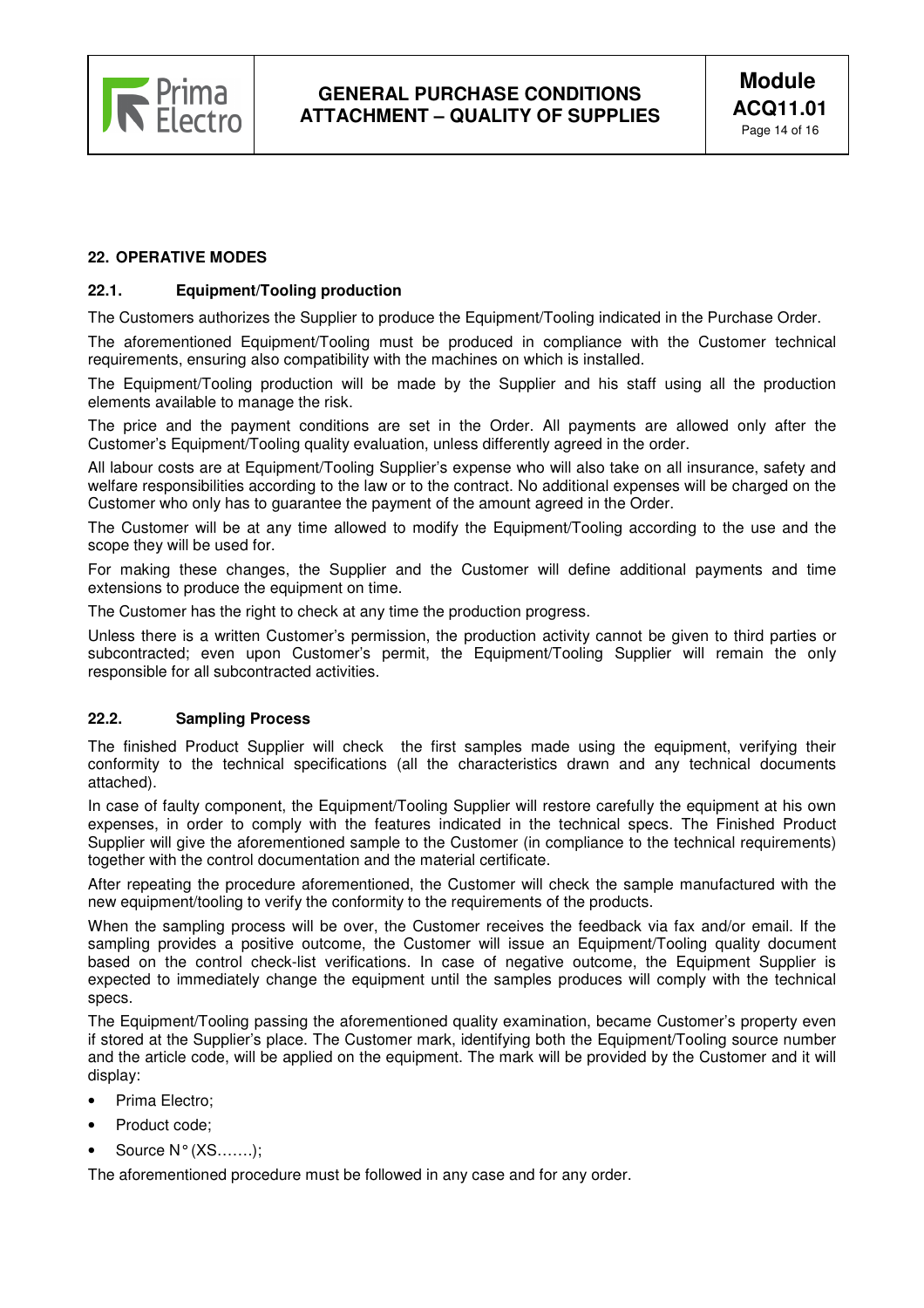

# **22.3. Tools management and preservation**

The Equipment/Tooling passing the quality evaluations aforementioned can be provided in loan for use to the Finished Product Supplier (in case the Supplier which made the equipment is different).

The Supplier of the finished product will exclusively use the equipment to supply the Customer that will place an order according to the agreed General Conditions of Purchase.

The Supplier guarantees the proper use of the Equipment/Tooling complying with the Customer instructions and with the (local) laws regulations. The Supplier also guarantees to take care of all the ordinary maintenance activities; the extra-ordinary maintenance operations will remain at Customer's expense.

Without the Customer written approval, the Supplier of the finished product cannot change the Tools working nor use it in a non-complying way.

The Equipment/Tooling displacement has to be previously notified to the Customer via written communication. In case of any damages to the Equipment/Tooling or loss (even if partial) the Supplier of the Finished Product must refund the Customer of, at least, the production cost (in case there are no additional serious damages to refund).

The Supplier of the Finished Product commits himself to protect Customer's rights, therefore he also commits himself to:

- outline that the Tools belong to the Customer;
- immediately inform the Customer about any lawsuit or administrative procedure related to the tools:
- immediately inform the Customer in case Tools are damaged without charging any additional costs.

The Supplier should at any time safeguard the Customer's interests, especially notifying the Customer if the Equipment requires any extraordinary maintenance or modification interventions.

#### **22.4. Changes**

The Customer can require at any time Equipment/Tooling changes to improve the performances for the scope they've been created. In that case, upon Customer's request, the Equipment Supplier will provide an expense forecast with reference to Customer's requirements and, only following Customer's written approval, he will be allowed to keep on producing as forecasted. In case the Supplier does not comply with it, he will lose any compensation for his activity.

The regulations aforementioned in the "equipment making" are valid also for the change/implementation activities approved by the Customer, unless different official agreement between the two parties.

Every time the Equipment/Tooling is changed or implemented, the sampling process has to be repeated. Only in case of sampling positive outcome the Supplier will get the compensation agreed in the forecast (unless different specifications in the order).

#### **22.5. Liability and validity**

The Finished Product Supplier let the Customer off any responsibility, included the art. 1812 c.c. In particular, the Finished Product Supplier declares that the use of Equipment/Tooling will be submitted to a careful risk analysis on environment and use, complying with safety and hygiene work laws; he also takes full responsibility in case of accidents or damages due to the non-respect of the regulations. The Supplier also commits (for the aforementioned reason) to notify the Customer in case his needs change because of the installation of additional safety devices complying with the regulation.

The Equipment/Tooling will be given back to the Customer in the same status it was taken (a part from wear and tear damage that naturally occurs) as soon as requested.

This specification is valid only upon the other party signature.

The signature of this specification applies these conditions on any equipment order received by the Supplier.

In case of any changes to this specification, the Customer will inform the Supplier on the changes made asking for an additional signature of approval.